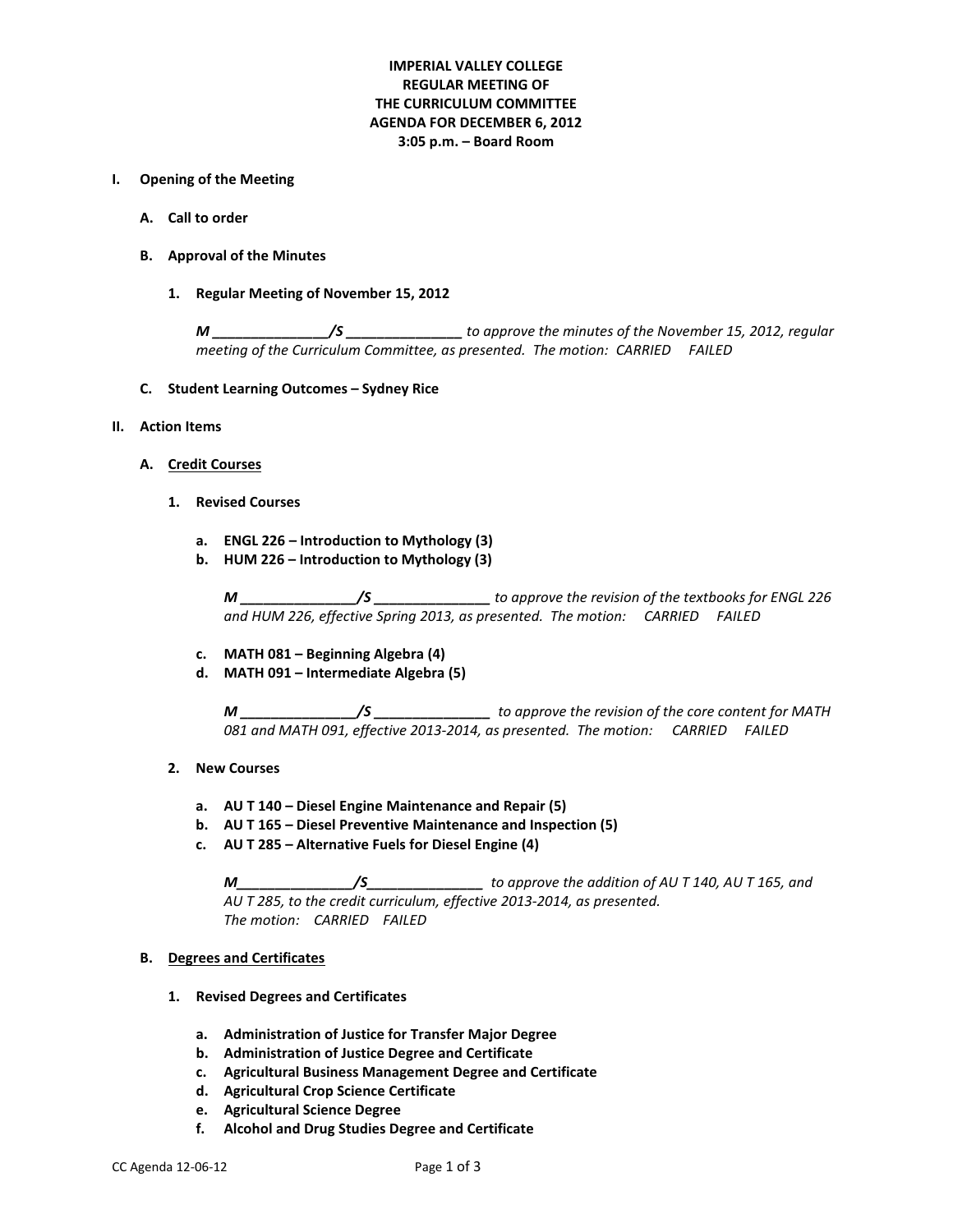- **g. Anthropology Degree**
- **h. Art Degree**
- **i. Automotive Technology Degree and Certificate**
- **j. Behavioral Science Degree**
- **k. Building Construction Technology Degree and Certificate**
- **l. Building Construction Technology: Carpentry Specialization Certificate**
- **m. Building Construction Technology: Concrete Masonry Specialization Certificate**
- **n. Business Accounting Technician Degree and Certificate**
- **o. Business Administration for Transfer Degree**
- **p. Business Administration Degree**
- **q. Business Administrative Assistant Degree and Certificate**
- **r. Business Financial Services Degree and Certificate**
- **s. Business Management Degree and Certificate**
- **t. Business Marketing Degree and Certificate**
- **u. Business Office Technician Degree and Certificate**
- **v. Child Development Degree**
- **w. Child Development – Administration Specialization Certificate**
- **x. Child Development – Associate Teacher Certificate**
- **y. Child Development – Infant/Toddler Specialization Certificate**
- **z. Child Development – School Age Specialization Certificate**
- **aa. Cisco CCNA Discovery Degree and Certificate**
- **ab. Communication Studies for Transfer Degree**
- **ac. Communication Arts Degree**
- **ad. Computer Information Systems Degree**
- **ae. Computer Science Degree**
- **af. Court Services Specialist Certificate**
- **ag. Dental Assistant Degree and Certificate**
- **ah. Early Childhood Education for Transfer Degree**
- **ai. Electrical Technology: Electrical Wiring Specialization Certificate**
- **aj. Electrical Technology: Electronics Specialization Certificate**
- **ak. Electrical Technology: Solar Energy Specialization Certificate**
- **al. Emergency Medical Services Degree and Certificate**
- **am. English for Transfer Degree**
- **an. English Degree**
- **ao. ESL Program**
- **ap. Fire Technology Degree and Certificate**
- **aq. Firefighter I Certificate**
- **ar. French Degree**
- **as. General Science Degree**
- **at. History Degree**
- **au. Human Relations Degree and Certificate**
- **av. Humanities Degree**
- **aw. Journalism Degree**
- **ax. Legal Assistant Degree and Certificate**
- **ay. Life Science Degree**
- **az. Mathematics for Transfer Degree**
- **ba. Mathematics Degree**
- **bb. Medical Assistant Certificate**
- **bc. Multimedia and Web Development Degree and Certificate**
- **bd. Music Degree**
- **be. Nursing – R.N. (Associate Degree)**
- **bf. Nursing – V.N. (Vocational) Degree and Certificate**
- **bg. Pharmacy Technician Degree and Certificate**
- **bh. Physical Education Degree**
- **bi. Physical Science Degree**
- **bj. Pre-Engineering Degree**
- **bk. Psychology Degree**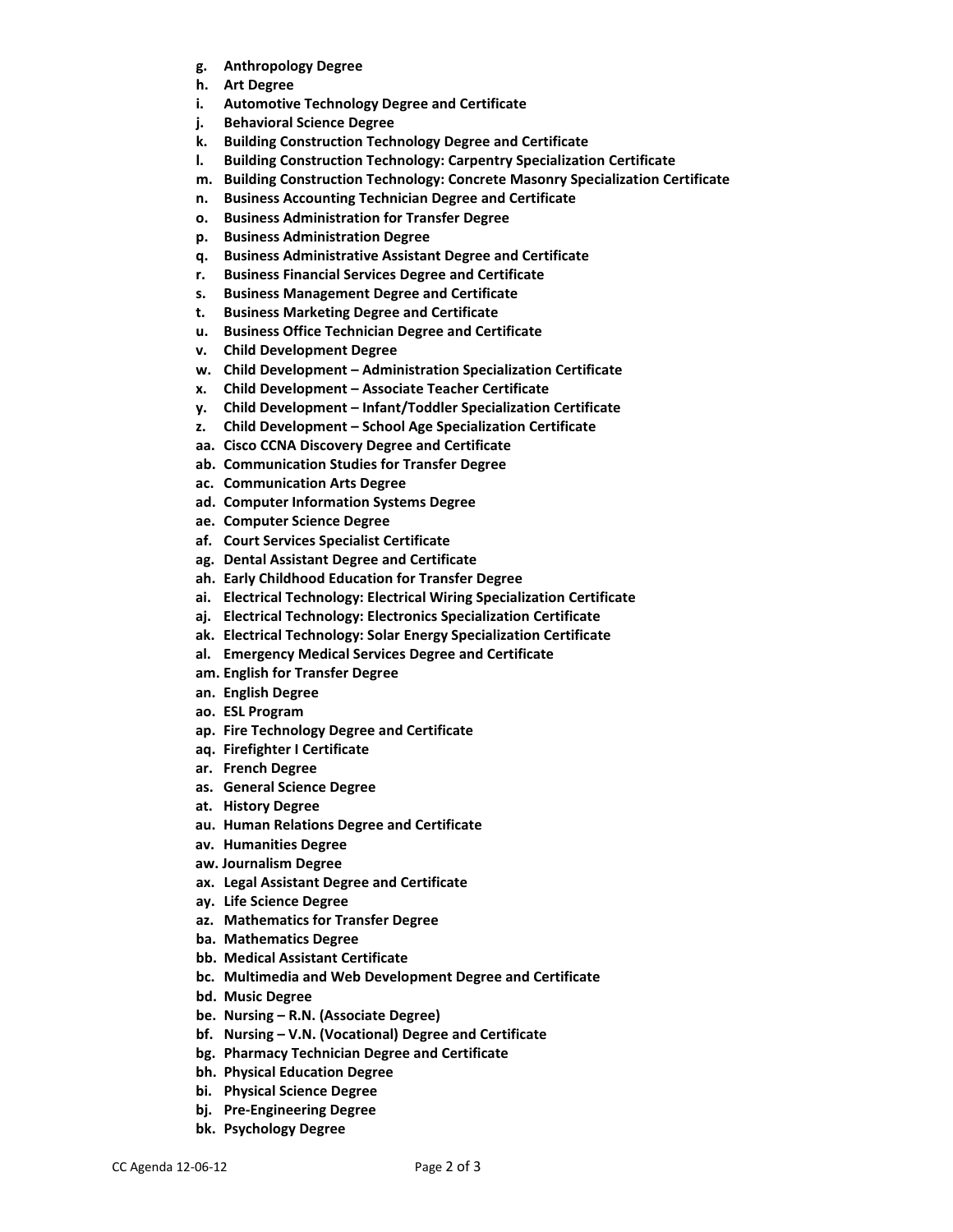- **bl. Social Science Degree**
- **bm. Spanish – Native Speaker Degree**
- **bn. Spanish – Non-Native Speaker Degree**
- **bo. Water Treatment Systems Technology Degree and Certificate**

*M\_\_\_\_\_\_\_\_\_\_/S\_\_\_\_\_\_\_\_\_\_\_ to approve the addition of PLO's to the above degrees and certificates a. thru bo., effective 2012-2013, as presented. The motion: CARRIED FAILED*

#### **2. New Certificate**

#### **a. Diesel Farm Machinery and Heavy Equipment Technician Certificate**

*M\_\_\_\_\_\_\_\_\_\_/S\_\_\_\_\_\_\_\_\_\_\_ to approve the addition of the Diesel Farm Machinery and Heavy Equipment Technician Certificate to the credit programs, effective 2013-2014, as presented. The motion: CARRIED FAILED*

#### **III. Discussion Items**

- **IV. Information Items**
	- **1. AAT/AST Degrees and C-ID (Memo) – Kathy Berry**
- **V. Other Items**
- **VI. Next Regular Meeting: JANUARY 17, 2013, 3:05pm in the Board Room.**

#### **VII. Adjournment**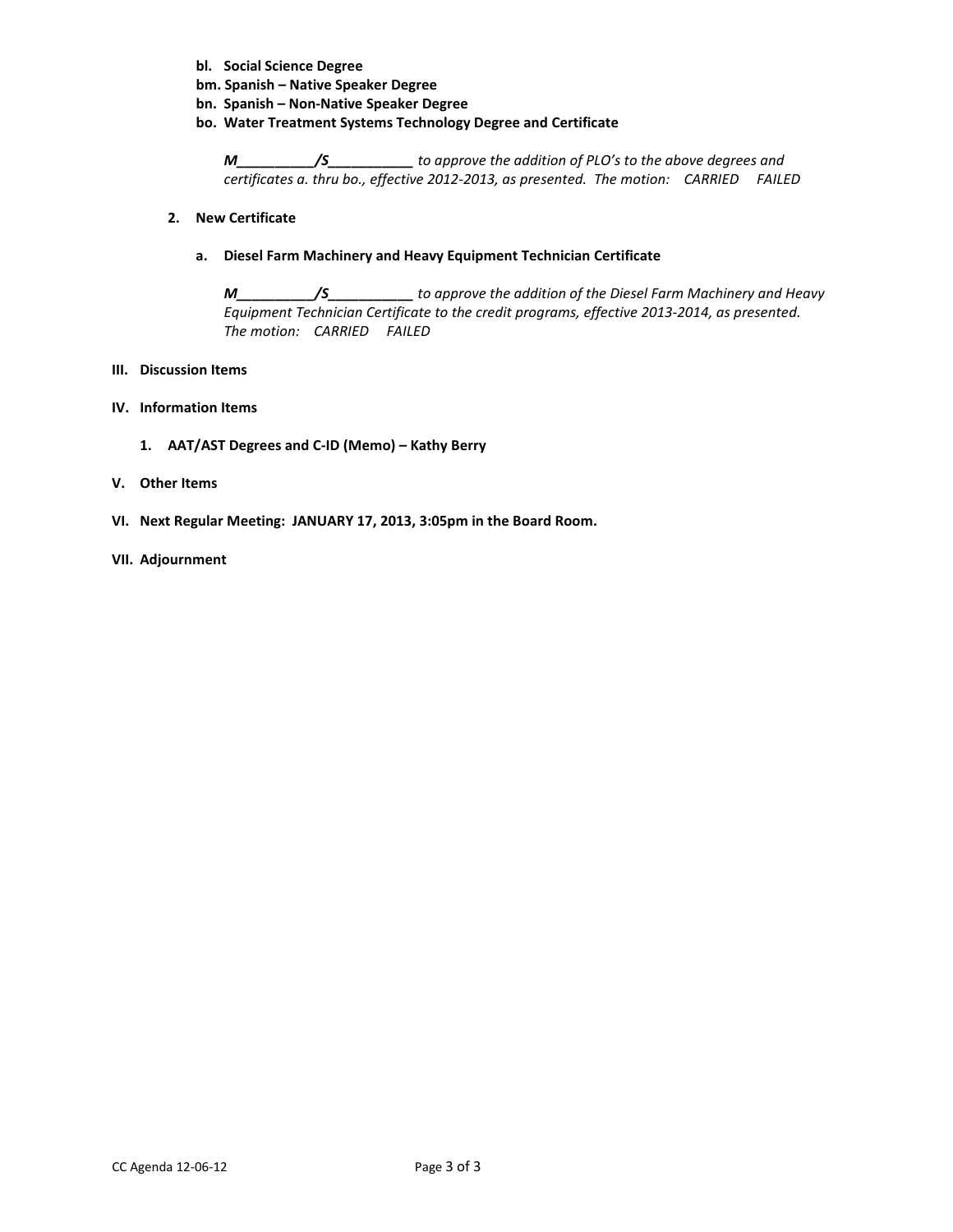

**ACCREDITING COMMISSION** for COMMUNITY and **JUNIOR COLLEGES** 

**Western Association** of Schools and Colleges

10 COMMERCIAL BOULEVARD **SUITE 204** NOVATO, CA 94949 TELEPHONE: (415) 506-0234 FAX: (415) 506-0238 E-MAIL: accjc@accjc.org www.accjc.org

> Chairperson SHERRILL L. AMADOR **Public Member**

**Vice Chairperson STEVEN KINSELLA** Administration

President **BARBARA A. BENO** 

**Vice President SUSAN B. CLIFFORD** 

> **Vice President KRISTA JOHNS**

**Vice President GARMAN JACK POND** 

**Associate Vice President JOHN NIXON** 

**Associate Vice President** NORVAL WELLSFRY

November 20, 2012

Dr. Victor Jaime Superintendent/President **Imperial Valley College** P.O. Box 158 Imperial, CA 92251

Dear President Jaime:

The Committee on Substantive Change of the Accrediting Commission for Community and Junior Colleges, Western Association of Schools and Colleges met November 15, 2012 to review the Substantive Change Proposals from Imperial Valley College for 1) a new program in Cisco CCNA Discovery, and 2) to offer 10 degrees and three certificate programs at 50% or move via distance education or electronic delivery (attached).

The Committee acted to approve the request for the new Cisco CCNA program. The request for the Distance Education programs was also approved pending additional information on pedagogy training for faculty. It is required that the College notify the ACCJC prior to the reinstatement of the Distance Education programs.

Effective July 1, 2012, the fees for Substantive Changes were revised. The new fee will be waived for this request. In the future any proposal deferred for additional information or approved pending additional information will incur additional charges per the fee schedule attached.

Please submit the addendum to the ACCJC office via email to  $\frac{\text{selfford}(\omega) \text{accic.org}}{\text{of}}$  by February 18, 2013 for review by the Committee at its March 18, 2013 meeting.

Please feel free to contact me if you have any questions or need additional information.

Sincerely,

Susan B. Clifford, Ed.D. **Vice President** 

Attachments

Ms. Kathy Berry, Accreditation Liaison Officer  $Cc$ : Ms. Martina Fernandez-Rosario, U.S. Department of Education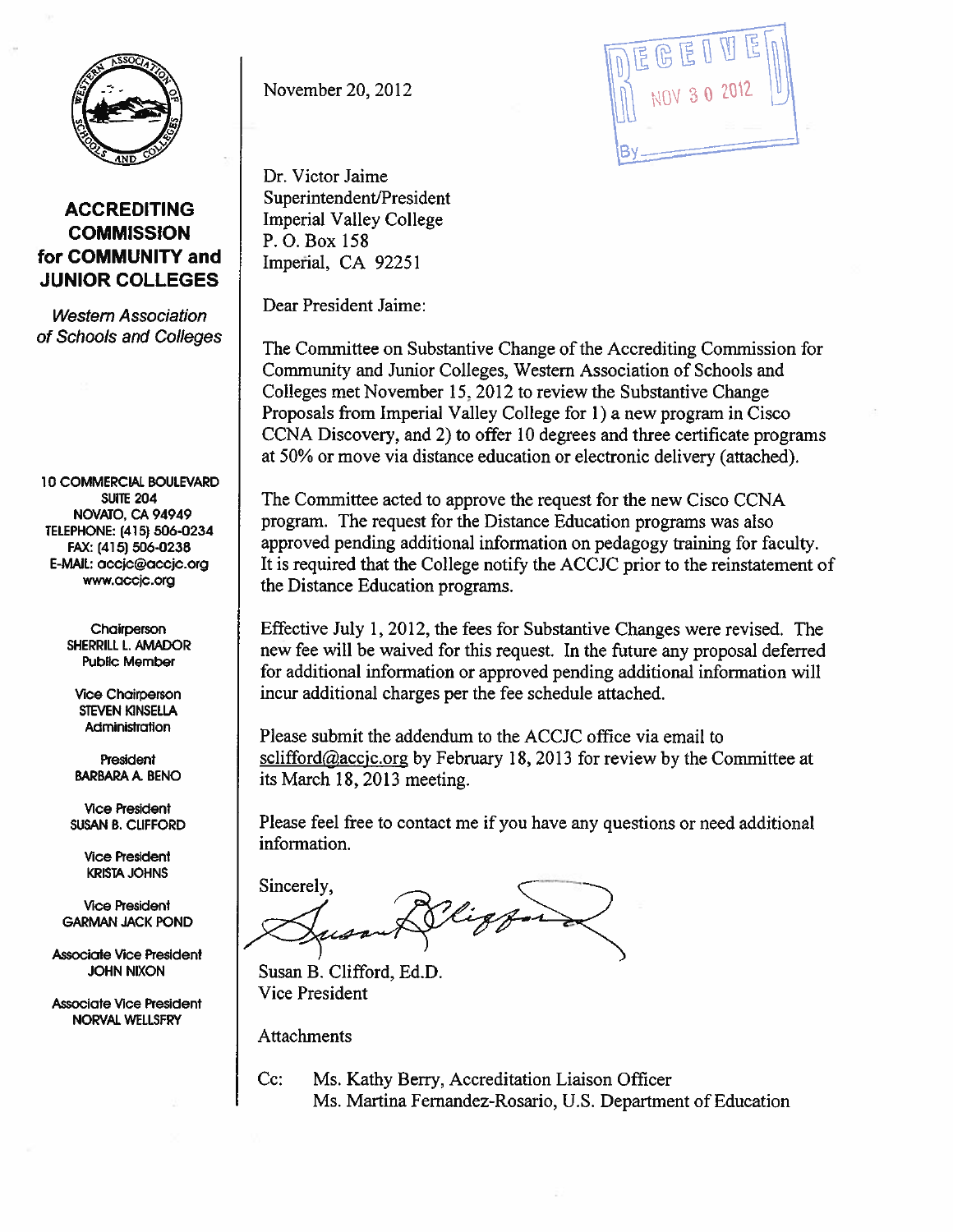## **Imperial Valley College**

# Substantive Change Proposal - List of DE Programs

### 10-15-12

### **Majors**

**Administration of Justice Behavioral Science Business Management** English **Humanities Human Relations** Liberal Studies (General option) **Social Science** Spanish (Non-native) **University Studies** 

### **Certificate Programs**

**Administration of Justice Court Services Specialist Fire Technology**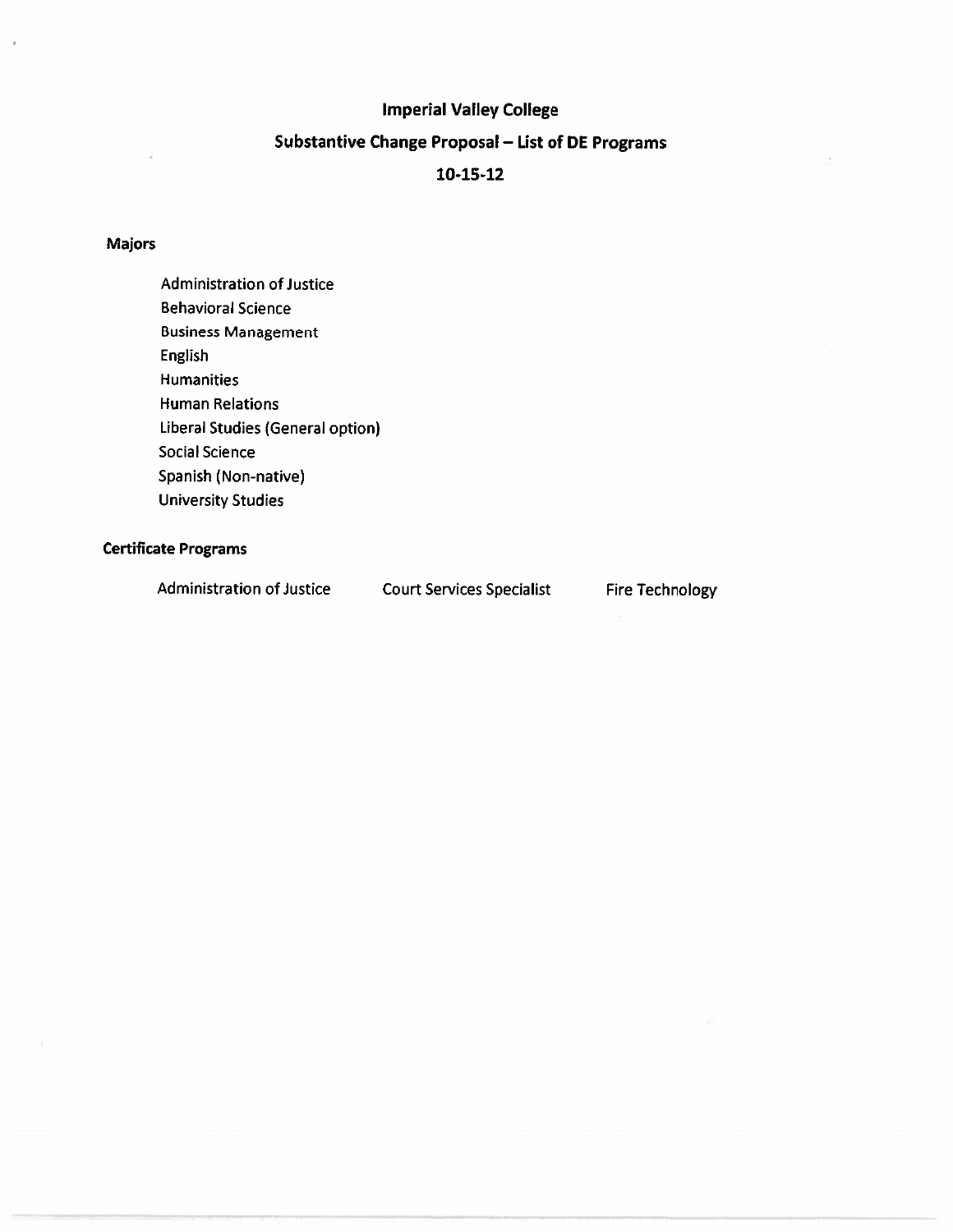| CALIFORNIA COMMUNITY COLLEGES |
|-------------------------------|
| <b>CHANCELLOR'S OFFICE</b>    |
| 1102 O CTDEET $/D$ O ROV 1551 |

1102 Q STREET / P.O. BOX 4554 SACRAMENTO, CA 95811-6539 (916) 445-8752 [http://www.cccco.edu](http://www.cccco.edu/)



November 30, 2012

| TO: | <b>Chief Instructional Officers</b>    |
|-----|----------------------------------------|
|     | <b>Chief Student Services Officers</b> |
|     |                                        |

- **FROM:** Barry Russell Vice Chancellor of Academic Affairs
- **SUBJECT:** SB 1440 Student Transfer Achievement Reform Act and SB 1415 Common Course Numbering System

This memorandum provides information regarding SB 1440 *Student Transfer Achievement Reform Act* and SB 1415 *Common Course Numbering System*, the timeline to amend all active AA-T and AS-T degrees to include C-ID descriptors, and a new AA-T and AS-T proposal submission process.

### **BACKGROUND**

The passage of SB 1440 *Student Transfer Achievement Reform Act* and SB 1415 *Common Course Numbering System* serve as catalysts for cross-cutting systemic changes that positively impact the transfer pathway and the course articulation process to better serve California students. Although not included in SB 1440, Transfer Model Curricula (TMC) were developed as a means of establishing common degree requirements. SB 1415 initiated the *Course Identification Numbering System* (C-ID) as a way to establish course to course articulation among the community colleges and between the California State Universities.

As noted in previous memos and pursuant to SB 1440, the Academic Senates for the California Community Colleges and the California State University continue to develop statewide Transfer Model Curricula (TMC) in the most popular 120-unit transfer majors to the California State University. The development of these TMC requires an alignment with common course numbering through the *Course Identification Numbering System* (C-ID) process. To date, all 22 issued TMC templates include a series of approved C-ID descriptors and all future TMC templates under review will include C-ID descriptors.

The use of common course numbering has been debated in academic and legislative circles for many years, and the legislature has long wanted to impose a common course number system to facilitate the transfer path among the segments of higher education. Most recently, SB 1415 (Brulte), *Common Course Numbering System*, mandated that, "…not later than June 1, 2006, the California Community Colleges and the California State University shall adopt, and the University of California and private postsecondary institutions may adopt, a common course numbering system for the 20 highest-demand majors in the respective segments..." The C-ID system was established to meet the legislated mandate for a common course numbering system among California's public colleges and universities and offers a means of one-to-many articulation with fouryear universities and across all 112 community colleges.

### **TIMELINE TO AMEND ACTIVE AA-T AND AS-T DEGREES**

The initial set of AA-T and AS-T implementation instructions permitted community colleges to self-certify that courses listed by the college on the AA-T and AS-T TMC template aligned with the C-ID descriptor. It also permitted the use of course-to-course articulation with one California State University in lieu of an approved C-ID descriptor.